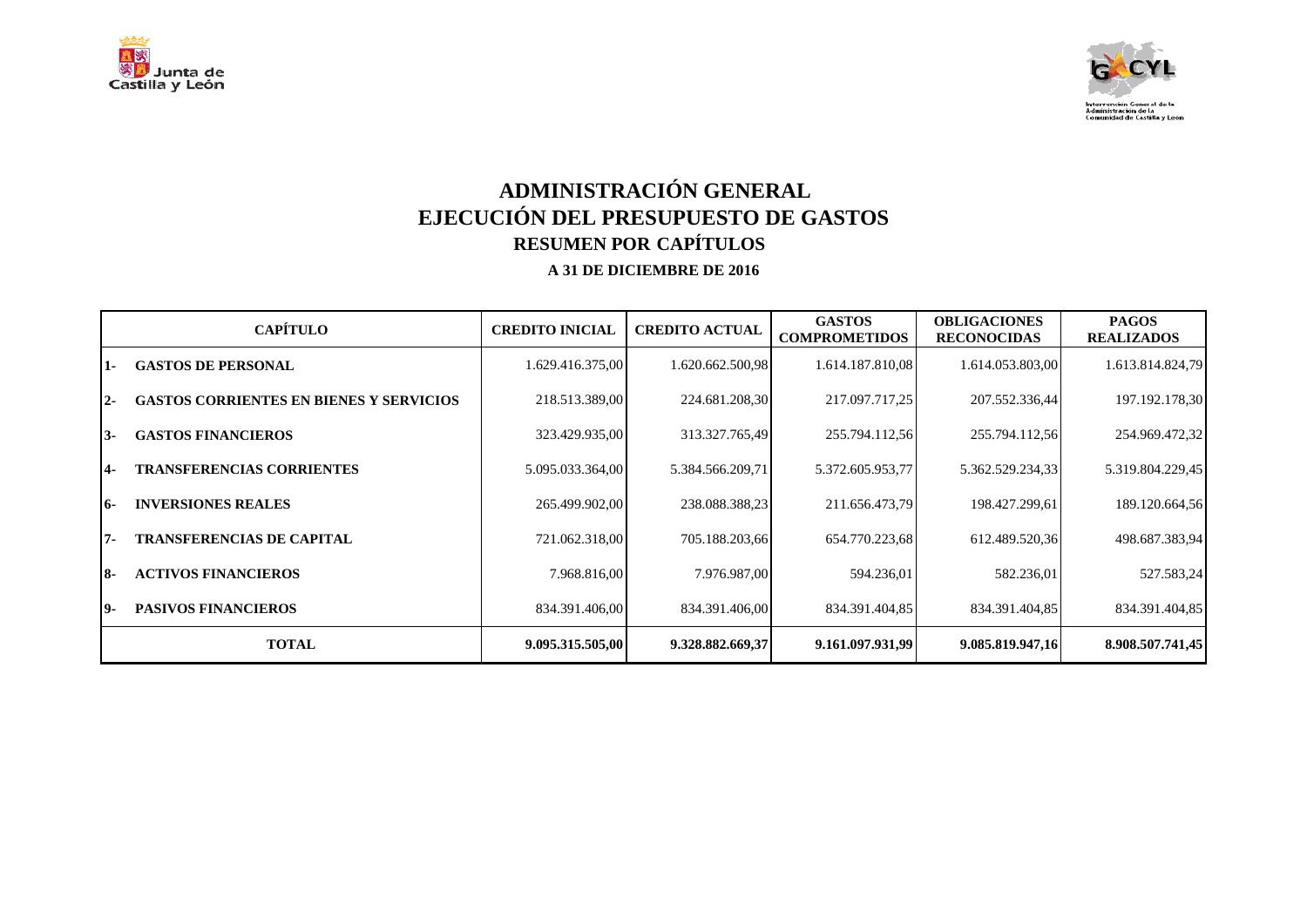



# **ADMINISTRACIÓN GENERAL EJECUCIÓN DEL PRESUPUESTO DE GASTOS RESUMEN POR SECCIONES**

| <b>SECCIÓN</b>                                           | <b>CREDITO INICIAL</b> | <b>CREDITO ACTUAL</b> | <b>GASTOS</b><br><b>COMPROMETIDOS</b> | <b>OBLIGACIONES</b><br><b>RECONOCIDAS</b> | <b>PAGOS</b><br><b>REALIZADOS</b> |
|----------------------------------------------------------|------------------------|-----------------------|---------------------------------------|-------------------------------------------|-----------------------------------|
| <b>01- DE LA PRESIDENCIA</b>                             | 117.753.780,00         | 116.777.380,55        | 113.950.682,85                        | 113.716.310,79                            | 103.921.223,18                    |
| 02- ECONOMÍA Y HACIENDA                                  | 231.639.275,00         | 235.262.679,50        | 224.342.997,52                        | 216.887.911,37                            | 156.870.913,08                    |
| 03- AGRICULTURA Y GANADERÍA                              | 370.446.336,00         | 327.174.920,79        | 301.418.018,88                        | 296.945.811,47                            | 269.577.803,88                    |
| <b>04- FOMENTO Y MEDIO AMBIENTE</b>                      | 497.222.871,00         | 502.311.939,02        | 469.785.564,64                        | 428.693.825,02                            | 423.336.244,45                    |
| 05- SANIDAD                                              | 3.138.813.776,00       | 3.271.910.186,00      | 3.270.741.832.13                      | 3.270.215.440,50                          | 3.267.785.580,40                  |
| 07- EDUCACIÓN                                            | 1.901.843.543,00       | 1.986.136.608,69      | 1.966.548.671,38                      | 1.950.311.707,53                          | 1.931.197.118,95                  |
| 08- EMPLEO                                               | 156.077.114,00         | 156.077.114,00        | 148.427.396,00                        | 147.157.619,60                            | 117.927.209,13                    |
| <b>109- FAMILIA E IGUALDAD DE OPORTUNIDADES</b>          | 531.841.671,00         | 548.278.461,53        | 543.130.794.77                        | 542.229.590,75                            | 528.831.558,64                    |
| 10- CULTURA Y TURISMO                                    | 114.791.314,00         | 114.246.785,66        | 109.566.830,72                        | 106.476.610,65                            | 97.643.925,73                     |
| <b>CORTES C.Y L. E INSTIT.PROPIAS COMUNIDAD</b><br>$20-$ | 28.028.816,00          | 28.028.816,00         | 28.028.816,00                         | 28.028.816,00                             | 28.028.816,00                     |
| 21- DEUDA PÚBLICA                                        | 1.083.012.940,00       | 1.071.494.450,92      | 1.013.973.000,39                      | 1.013.972.976,77                          | 1.013.919.861,77                  |
| 31- POLÍTICA AGRARIA COMÚN                               | 923.844.069,00         | 971.183.326,71        | 971.183.326,71                        | 971.183.326,71                            | 969.467.486,24                    |
| <b>TOTAL</b>                                             | 9.095.315.505,00       | 9.328.882.669,37      | 9.161.097.931,99                      | 9.085.819.947,16                          | 8.908.507.741,45                  |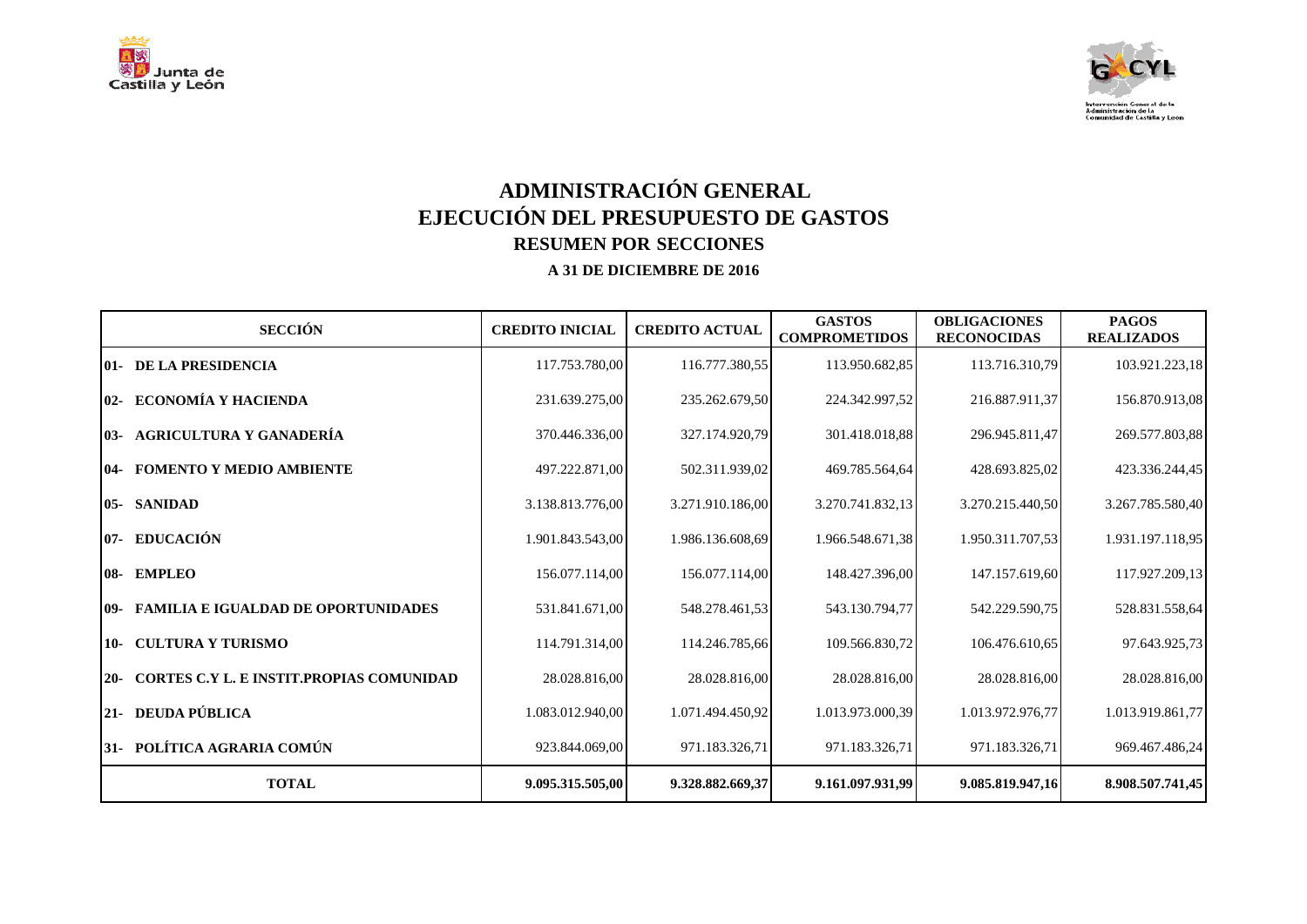



## **GERENCIA REGIONAL DE SALUD EJECUCIÓN DEL PRESUPUESTO DE GASTOS RESUMEN POR CAPÍTULOS**

|                 | <b>CAPÍTULO</b>                                | <b>CREDITO INICIAL</b> | <b>CREDITO ACTUAL</b> | <b>GASTOS</b><br><b>COMPROMETIDOS</b> | <b>OBLIGACIONES</b><br><b>RECONOCIDAS</b> | <b>PAGOS</b><br><b>REALIZADOS</b> |
|-----------------|------------------------------------------------|------------------------|-----------------------|---------------------------------------|-------------------------------------------|-----------------------------------|
| 11-             | <b>GASTOS DE PERSONAL</b>                      | 1.701.330.280,00       | 1.754.252.460,61      | 1.748.659.448,55                      | 1.748.659.448,55                          | 1.746.316.997,46                  |
| $12-$           | <b>GASTOS CORRIENTES EN BIENES Y SERVICIOS</b> | 881.392.835,00         | 1.095.852.285,60      | 1.075.983.676,77                      | 1.071.207.673,22                          | 973.813.502,54                    |
| 13-             | <b>GASTOS FINANCIEROS</b>                      | 0.00                   | 9.117.908,18          | 9.109.692,69                          | 9.109.692,69                              | 9.109.692,69                      |
| $\overline{14}$ | <b>TRANSFERENCIAS CORRIENTES</b>               | 521.964.919,00         | 640.285.954,32        | 639.913.828,93                        | 639.733.132,25                            | 638.182.087,21                    |
| 16-             | <b>INVERSIONES REALES</b>                      | 104.448.124,00         | 71.245.227,38         | 68.964.612,92                         | 68.359.888,90                             | 56.076.518,19                     |
| 17-             | <b>TRANSFERENCIAS DE CAPITAL</b>               | 300.000.00             | 23.765,00             | 23.765,00                             | 23.765,00                                 | 23.765,00                         |
| 18-             | <b>ACTIVOS FINANCIEROS</b>                     | 936.314,00             | 936.314,00            | 371.860,70                            | 371.860,70                                | 371.860,70                        |
|                 | <b>TOTAL</b>                                   | 3.210.372.472,00       | 3.571.713.915,09      | 3.543.026.885,56                      | 3.537.465.461,31                          | 3.423.894.423,79                  |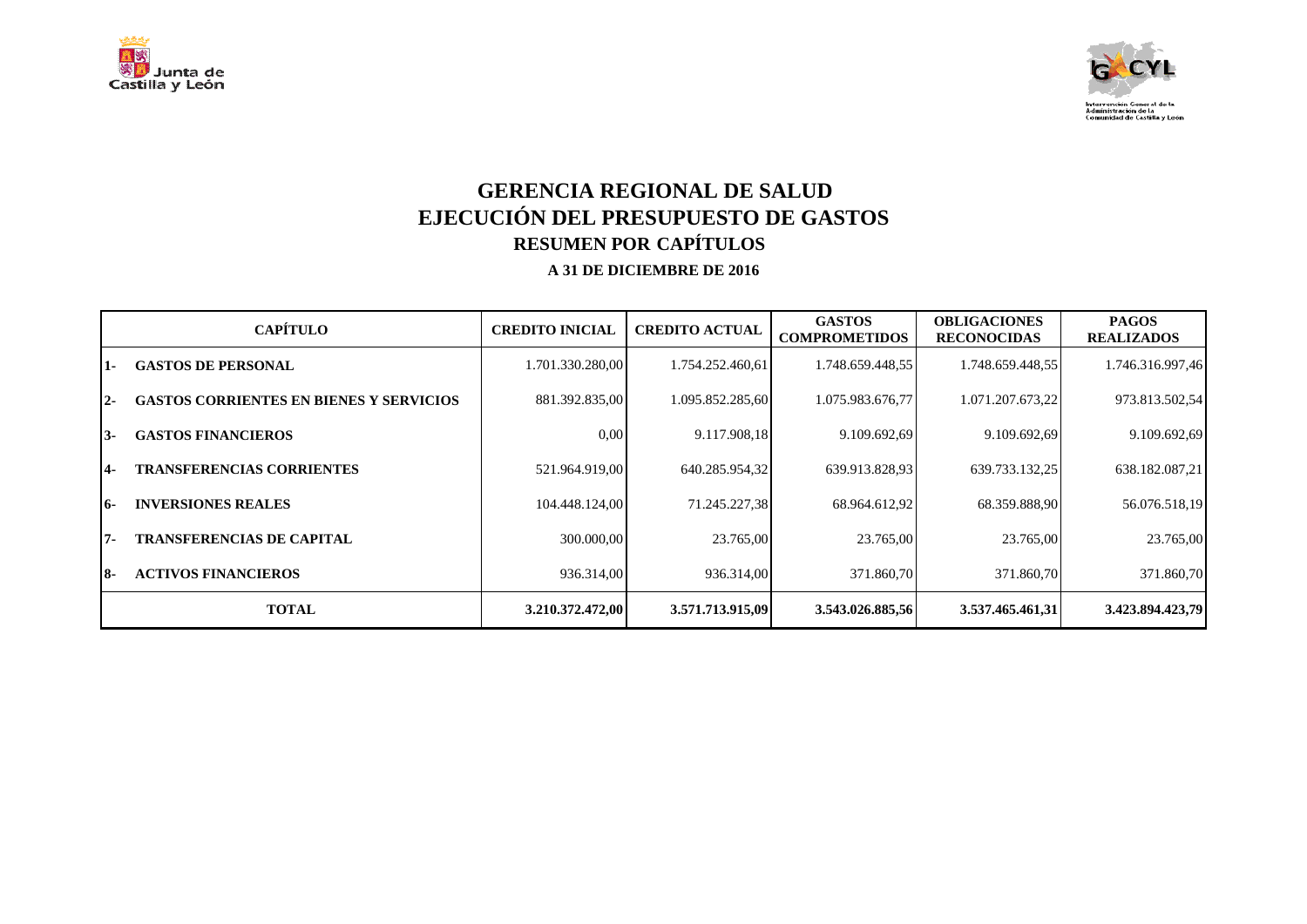



# **SERVICIO PÚBLICO DE EMPLEO EJECUCIÓN DEL PRESUPUESTO DE GASTOS RESUMEN POR CAPÍTULOS**

|                 | <b>CAPÍTULO</b>                                | <b>CREDITO INICIAL</b> | <b>CREDITO ACTUAL</b> | <b>GASTOS</b><br><b>COMPROMETIDOS</b> | <b>OBLIGACIONES</b><br><b>RECONOCIDAS</b> | <b>PAGOS</b><br><b>REALIZADOS</b> |
|-----------------|------------------------------------------------|------------------------|-----------------------|---------------------------------------|-------------------------------------------|-----------------------------------|
| 11-             | <b>GASTOS DE PERSONAL</b>                      | 34.563.410.00          | 34.563.410.00         | 33.695.203.54                         | 33.695.203,54                             | 33.695.203,54                     |
| $12-$           | <b>GASTOS CORRIENTES EN BIENES Y SERVICIOS</b> | 3.650.313.00           | 7.440.140.70          | 6.507.618,49                          | 5.897.693,26                              | 4.831.419,92                      |
| $\overline{14}$ | <b>TRANSFERENCIAS CORRIENTES</b>               | 3.603.947.00           | 3.238.177.00          | 2.908.373,31                          | 2.908.373,31                              | 2.901.837,38                      |
| 16-             | <b>INVERSIONES REALES</b>                      | 19.163.613.00          | 13.927.720.16         | 12.656.131.21                         | 8.315.567.39                              | 6.883.406,60                      |
| 17-             | <b>TRANSFERENCIAS DE CAPITAL</b>               | 135.576.678.00         | 127.727.022.29        | 113.139.134.46                        | 74.980.403.10                             | 68.098.907,05                     |
| 18-             | <b>ACTIVOS FINANCIEROS</b>                     | 46.000,00              | 46.000,00             | 24.000,00                             | 24,000,00                                 | 24.000,00                         |
|                 | <b>TOTAL</b>                                   | 196.603.961,00         | 186.942.470.15        | 168.930.461.01                        | 125.821.240.60                            | 116.434.774,49                    |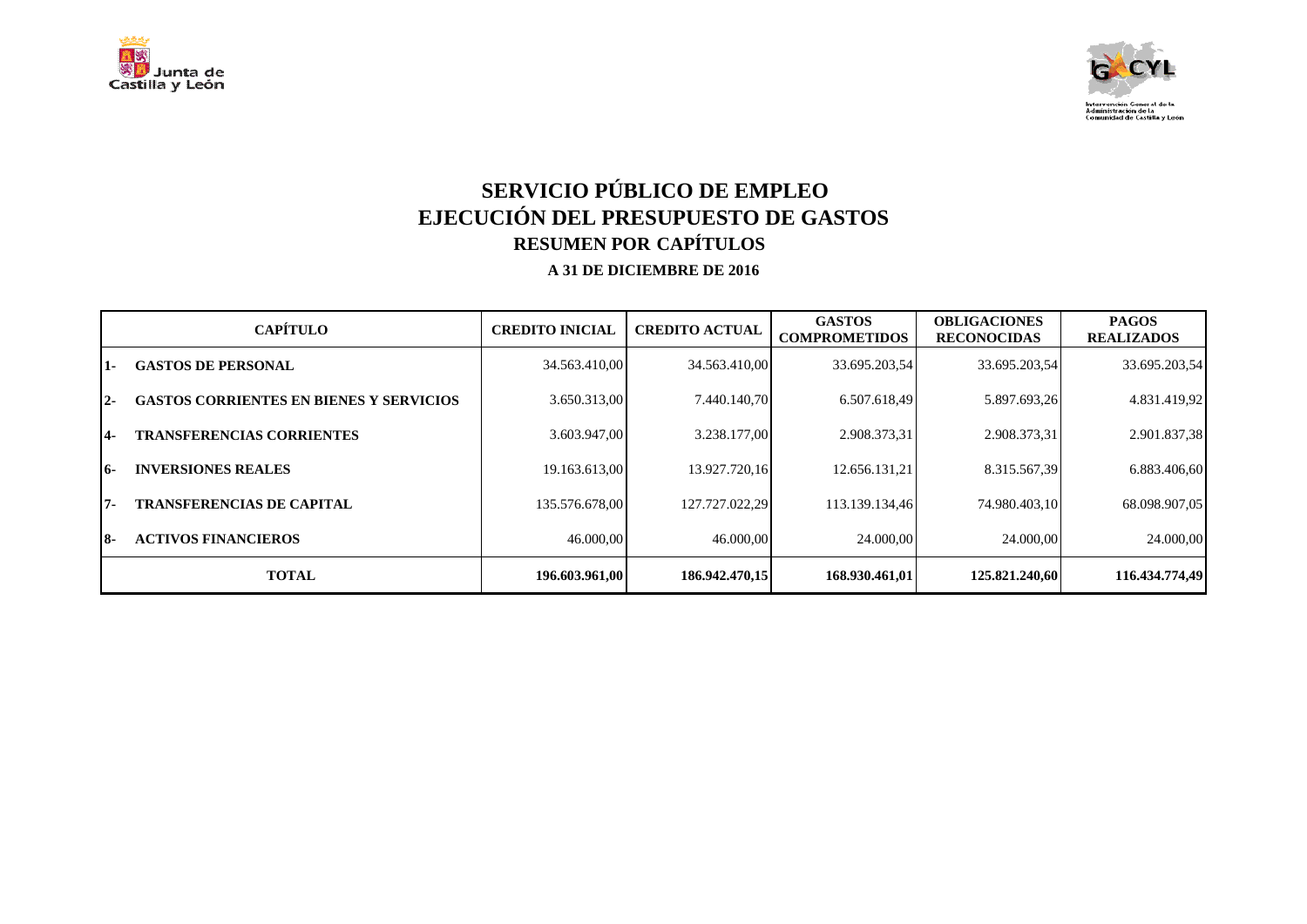



## **GERENCIA DE SERVICIOS SOCIALES EJECUCIÓN DEL PRESUPUESTO DE GASTOS RESUMEN POR CAPÍTULOS**

|       | <b>CAPÍTULO</b>                                | <b>CREDITO INICIAL</b> | <b>CREDITO ACTUAL</b> | <b>GASTOS</b><br><b>COMPROMETIDOS</b> | <b>OBLIGACIONES</b><br><b>RECONOCIDAS</b> | <b>PAGOS</b><br><b>REALIZADOS</b> |
|-------|------------------------------------------------|------------------------|-----------------------|---------------------------------------|-------------------------------------------|-----------------------------------|
| 1-    | <b>GASTOS DE PERSONAL</b>                      | 190.185.130,00         | 203.804.658,00        | 203.260.289,73                        | 203.254.707,30                            | 196.212.727,75                    |
| $12-$ | <b>GASTOS CORRIENTES EN BIENES Y SERVICIOS</b> | 207.651.807,00         | 203.333.812,12        | 200.220.232,24                        | 195.191.489,49                            | 191.787.141,15                    |
| I3-   | <b>GASTOS FINANCIEROS</b>                      | 0.00                   | 21.211,59             | 19.231,50                             | 19.231,50                                 | 19.231,50                         |
| 14-   | <b>TRANSFERENCIAS CORRIENTES</b>               | 434.920.766,00         | 443.219.333,18        | 442.492.270,36                        | 442.375.542,87                            | 428.935.085,74                    |
| 16-   | <b>INVERSIONES REALES</b>                      | 8.925.097,00           | 8.249.875.59          | 6.889.283,52                          | 5.724.031,00                              | 4.864.238,90                      |
| 17-   | <b>TRANSFERENCIAS DE CAPITAL</b>               | 10.087.529.00          | 6.819.414,14          | 6.661.338,51                          | 5.456.921,15                              | 5.324.612,50                      |
| 18-   | <b>ACTIVOS FINANCIEROS</b>                     | 100.000,00             | 100.000,00            | 98.100,00                             | 98.100,00                                 | 98.100,00                         |
|       | <b>TOTAL</b>                                   | 851.870.329,00         | 865.548.304,62        | 859.640.745,86                        | 852,120,023,31                            | 827.241.137,54                    |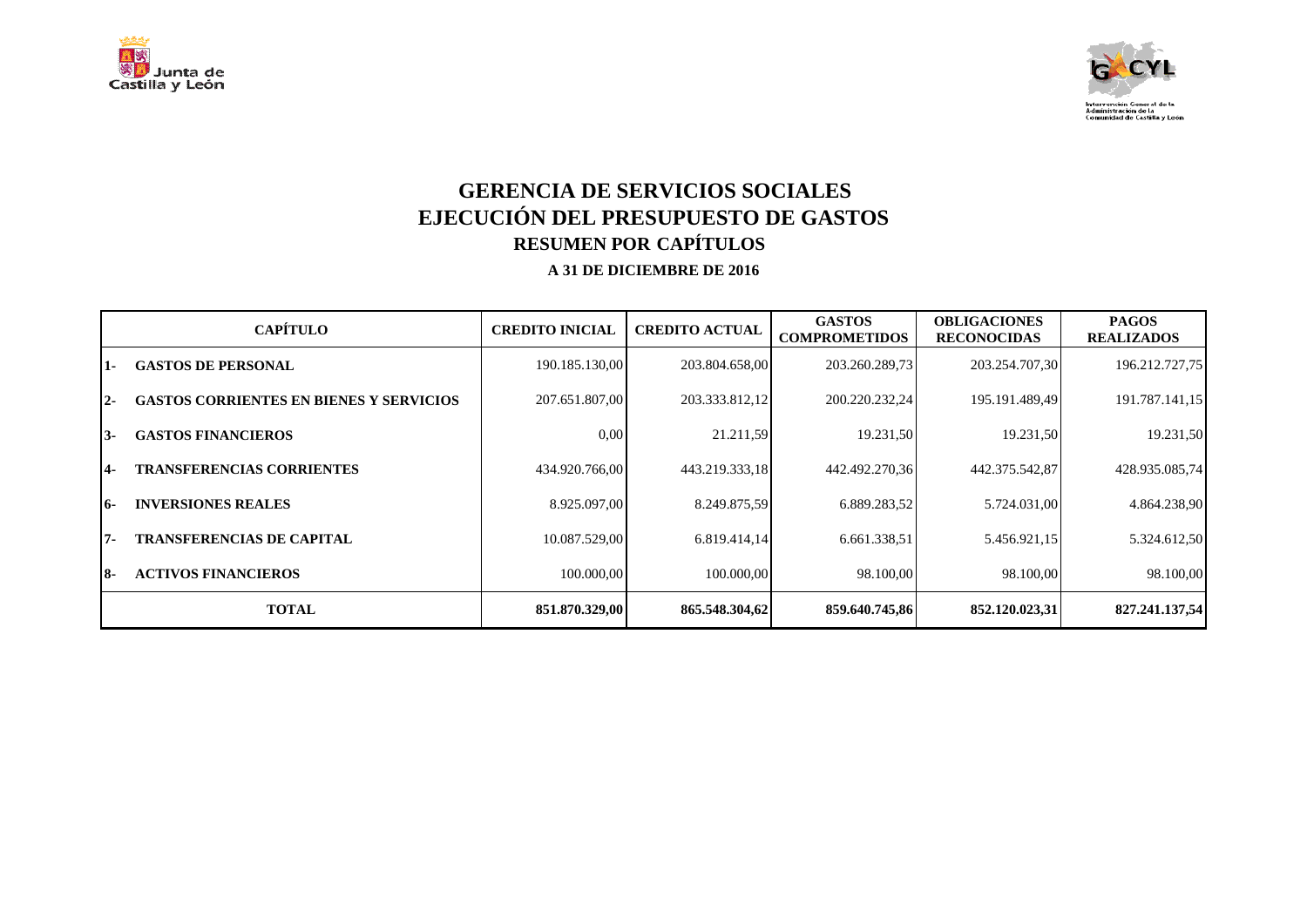



# **INSTITUTO TECNOLÓGICO AGRARIO EJECUCIÓN DEL PRESUPUESTO DE GASTOS RESUMEN POR CAPÍTULOS**

|       | <b>CAPÍTULO</b>                                | <b>CREDITO INICIAL</b> | <b>CREDITO ACTUAL</b> | <b>GASTOS</b><br><b>COMPROMETIDOS</b> | <b>OBLIGACIONES</b><br><b>RECONOCIDAS</b> | <b>PAGOS</b><br><b>REALIZADOS</b> |
|-------|------------------------------------------------|------------------------|-----------------------|---------------------------------------|-------------------------------------------|-----------------------------------|
| 11-   | <b>GASTOS DE PERSONAL</b>                      | 7.043.761,00           | 7.124.686,00          | 6.949.593,35                          | 6.948.744,72                              | 6.947.264,41                      |
| $12-$ | <b>GASTOS CORRIENTES EN BIENES Y SERVICIOS</b> | 1.134.718,00           | 1.190.718,00          | 1.158.586,43                          | 1.116.817,50                              | 1.043.757,75                      |
| 13-   | <b>GASTOS FINANCIEROS</b>                      | 2.600.000,00           | 2.676.862,09          | 1.364.451,43                          | 1.364.451,43                              | 1.364.451,43                      |
| 14-   | <b>TRANSFERENCIAS CORRIENTES</b>               | 200.000,00             | 67.137,91             | 9.500,00                              | 9.500,00                                  | 9.500,00                          |
| 16-   | <b>INVERSIONES REALES</b>                      | 35.915.870,00          | 29.604.228,66         | 16.727.812,12                         | 15.379.961,36                             | 13.003.694,51                     |
| 17-   | <b>TRANSFERENCIAS DE CAPITAL</b>               | 725.000,00             | 725.000,00            | 552.699,99                            | 448.136,76                                | 85.500,00                         |
| I8-   | <b>ACTIVOS FINANCIEROS</b>                     | 10.000,00              | 10.000,00             | 1.206,30                              | 1.206,30                                  | 1.206,30                          |
| 19-   | <b>PASIVOS FINANCIEROS</b>                     | 9.000.000,00           | 9.000.000,00          | 8.496.543,67                          | 8.496.543,67                              | 7.342.656,71                      |
|       | <b>TOTAL</b>                                   | 56.629.349,00          | 50.398.632,66         | 35.260.393,29                         | 33.765.361,74                             | 29.798.031,11                     |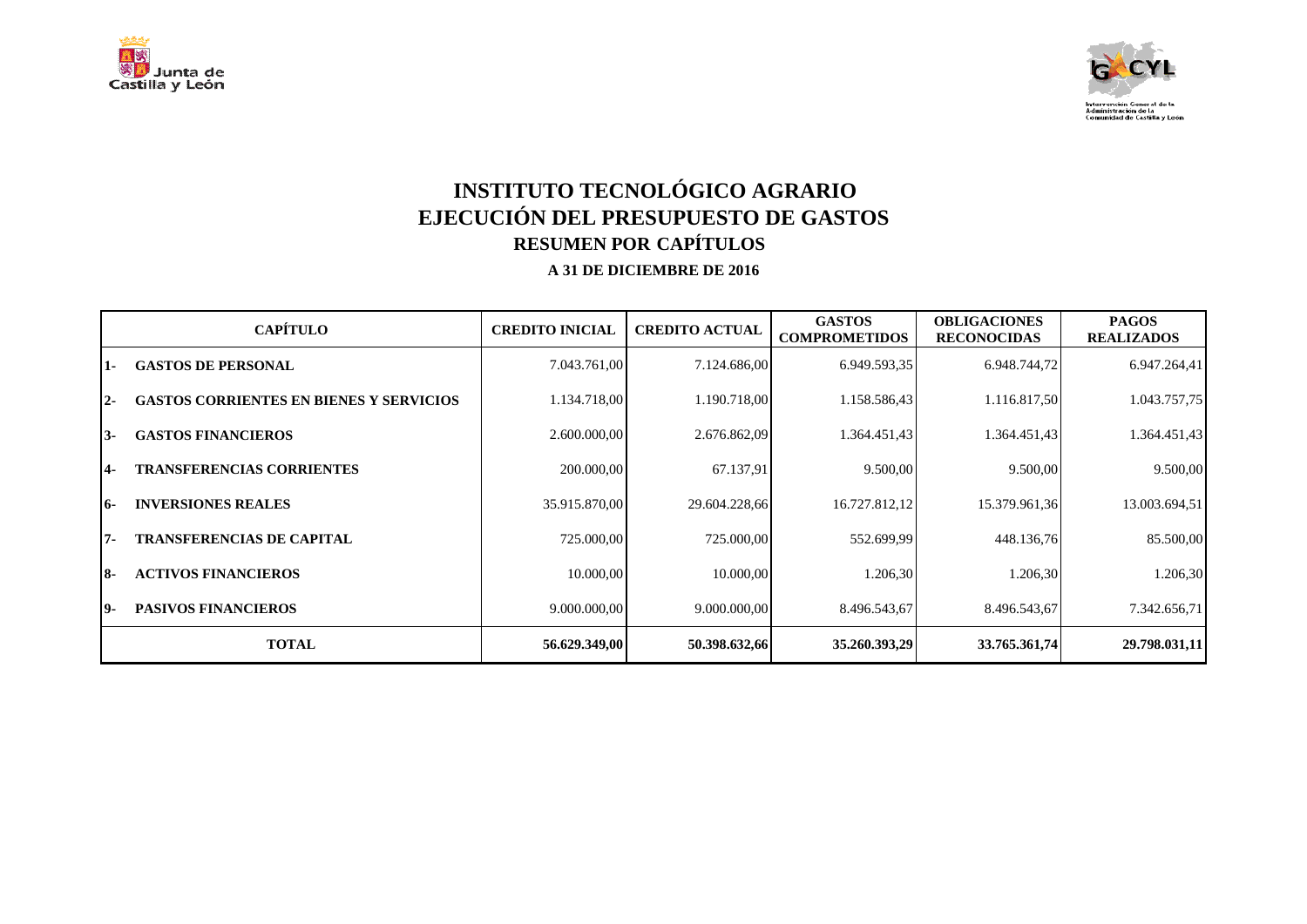



## **AGENC. INNOV. FINANC. E INTERN. EMP. CYL EJECUCIÓN DEL PRESUPUESTO DE GASTOS RESUMEN POR CAPÍTULOS**

|       | <b>CAPÍTULO</b>                                | <b>CREDITO INICIAL</b> | <b>CREDITO ACTUAL</b> | <b>GASTOS</b><br><b>COMPROMETIDOS</b> | <b>OBLIGACIONES</b><br><b>RECONOCIDAS</b> | <b>PAGOS</b><br><b>REALIZADOS</b> |
|-------|------------------------------------------------|------------------------|-----------------------|---------------------------------------|-------------------------------------------|-----------------------------------|
| 1.    | <b>GASTOS DE PERSONAL</b>                      | 10.867.657,00          | 10.867.657,00         | 10.537.645,56                         | 10.537.645,56                             | 10.528.652,53                     |
| $12-$ | <b>GASTOS CORRIENTES EN BIENES Y SERVICIOS</b> | 8.178.803,00           | 8.168.803,00          | 7.065.404,51                          | 6.019.641,09                              | 5.623.752,10                      |
| I3-   | <b>GASTOS FINANCIEROS</b>                      | 4.207.223,00           | 5.046.223,00          | 4.831.941,02                          | 4.831.941,02                              | 4.831.941,02                      |
| 14-   | <b>TRANSFERENCIAS CORRIENTES</b>               | 30.000,00              | 30.000,00             | 12.000,00                             | 12.000,00                                 | 12.000,00                         |
| 16-   | <b>INVERSIONES REALES</b>                      | 29.143.895,00          | 22.983.895,00         | 14.386.716,49                         | 8.594.615,49                              | 7.821.089,61                      |
| 17-   | <b>TRANSFERENCIAS DE CAPITAL</b>               | 65.470.846,00          | 56.756.005,58         | 41.940.281,24                         | 34.149.147,49                             | 15.179.162,68                     |
| 18-   | <b>ACTIVOS FINANCIEROS</b>                     | 52.731.857,00          | 41.783.857,00         | 4.742.811,65                          | 4.742.811,65                              | 4.742.811,65                      |
| 19-   | <b>PASIVOS FINANCIEROS</b>                     | 28.417.607,00          | 28.418.447,42         | 28.418.447,31                         | 28.418.447,31                             | 28.418.447,31                     |
|       | <b>TOTAL</b>                                   | 199.047.888,00         | 174.054.888,00        | 111.935.247,78                        | 97.306.249,61                             | 77.157.856,90                     |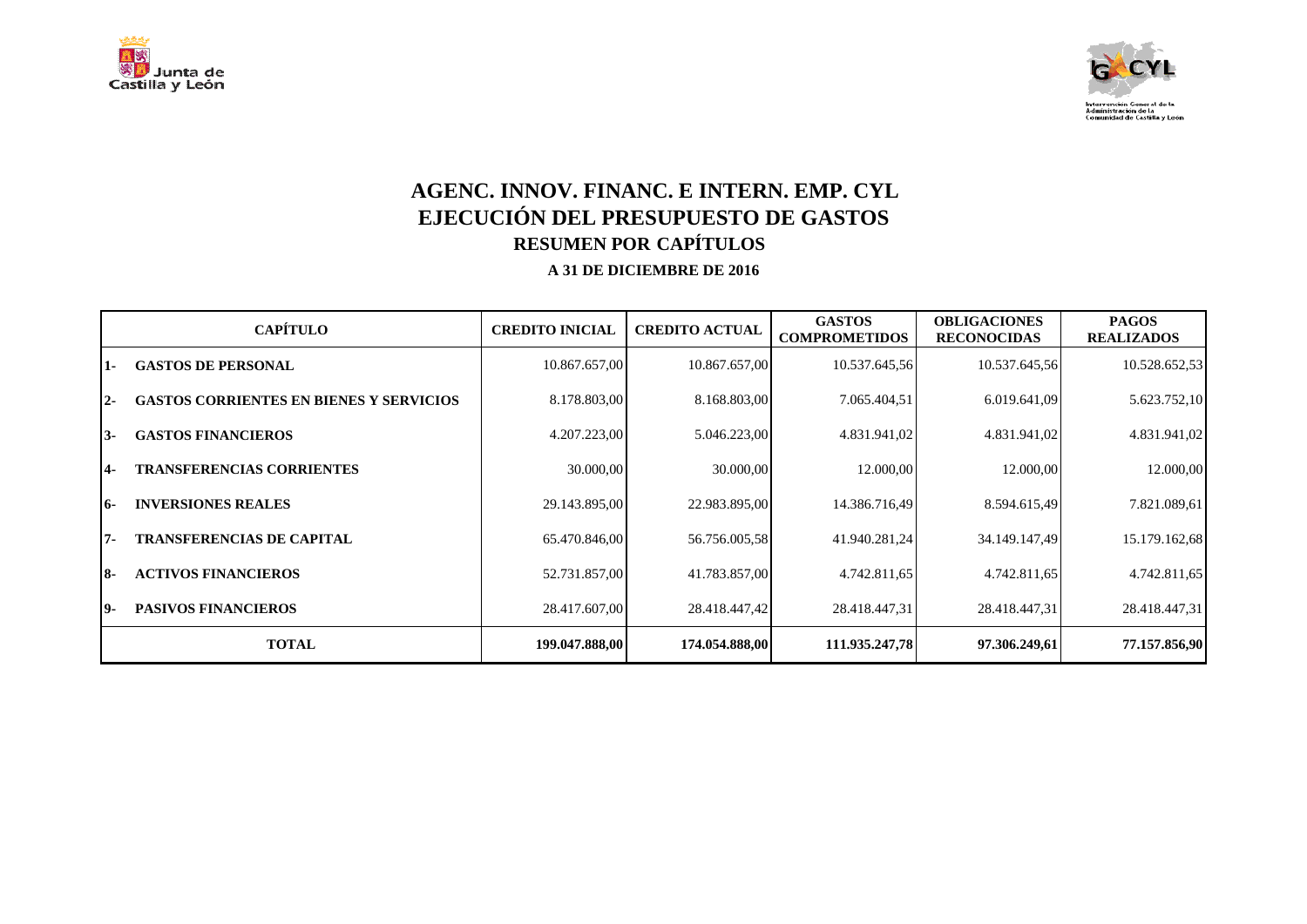



# **ENTE REGIONAL DE LA ENERGÍA EJECUCIÓN DEL PRESUPUESTO DE GASTOS RESUMEN POR CAPÍTULOS**

|       | <b>CAPÍTULO</b>                                | <b>CREDITO INICIAL</b> | <b>CREDITO ACTUAL</b> | <b>GASTOS</b><br><b>COMPROMETIDOS</b> | <b>OBLIGACIONES</b><br><b>RECONOCIDAS</b> | <b>PAGOS</b><br><b>REALIZADOS</b> |
|-------|------------------------------------------------|------------------------|-----------------------|---------------------------------------|-------------------------------------------|-----------------------------------|
| $1 -$ | <b>GASTOS DE PERSONAL</b>                      | 1.045.907,00           | 1.155.907,00          | 1.133.198,08                          | 1.132.371,87                              | 1.132.371,87                      |
| $2 -$ | <b>GASTOS CORRIENTES EN BIENES Y SERVICIOS</b> | 631.750,00             | 521.750,00            | 428.633,91                            | 386.094,13                                | 385.614,98                        |
| 16-   | <b>INVERSIONES REALES</b>                      | 1.575.538,00           | 1.148.343,33          | 705.229,93                            | 685.633,67                                | 685.633,67                        |
| 18-   | <b>ACTIVOS FINANCIEROS</b>                     | 124.808.00             | 211.808.00            | 209.900.00                            | 209.900,00                                | 209.900,00                        |
|       | <b>TOTAL</b>                                   | 3.378.003,00           | 3.037.808,33          | 2.476.961,92                          | 2.413.999,67                              | 2.413.520,52                      |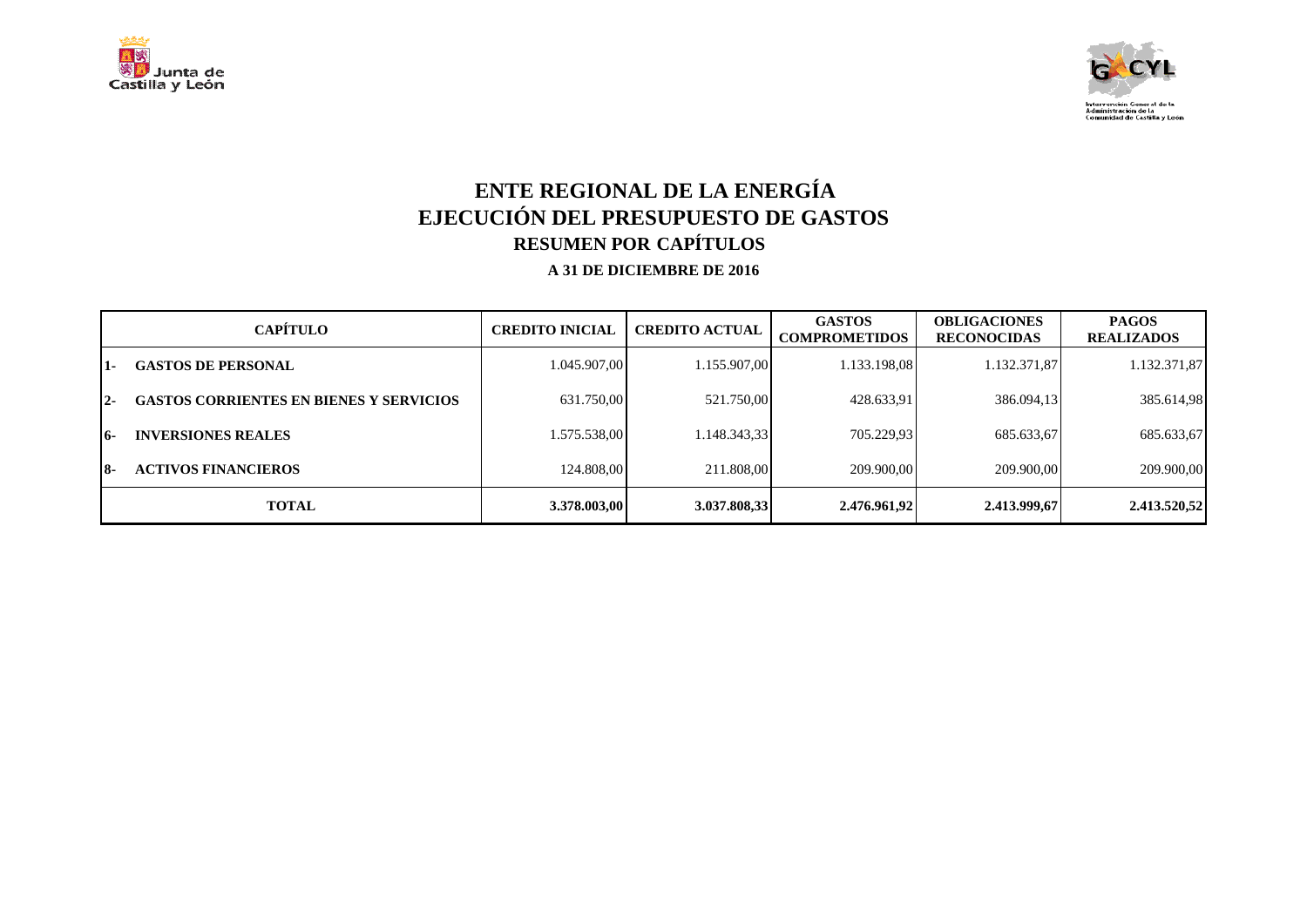



## **AGENC. CALIDAD SISTEMA UNIVERSITARIO CYL EJECUCIÓN DEL PRESUPUESTO DE GASTOS RESUMEN POR CAPÍTULOS**

|       | <b>CAPÍTULO</b>                                | <b>CREDITO INICIAL</b> | <b>CREDITO ACTUAL</b> | <b>GASTOS</b><br><b>COMPROMETIDOS</b> | <b>OBLIGACIONES</b><br><b>RECONOCIDAS</b> | <b>PAGOS</b><br><b>REALIZADOS</b> |
|-------|------------------------------------------------|------------------------|-----------------------|---------------------------------------|-------------------------------------------|-----------------------------------|
| $1 -$ | <b>GASTOS DE PERSONAL</b>                      | 550.393,00             | 550.393,00            | 517.717,12                            | 517.717,12                                | 517.717,12                        |
| $2 -$ | <b>GASTOS CORRIENTES EN BIENES Y SERVICIOS</b> | 623.468,00             | 623.468,00            | 433.608.14                            | 433.608,14                                | 413.028,26                        |
| 14-   | <b>TRANSFERENCIAS CORRIENTES</b>               | 5.884,00               | 5.884,00              | 0,00                                  | 0.00                                      | 0,00                              |
| 16-   | <b>INVERSIONES REALES</b>                      | 64.230,00              | 64.230,00             | 39.057.46                             | 39.057.46                                 | 9.277,76                          |
|       | <b>TOTAL</b>                                   | 1.243.975,00           | 1.243.975,00          | 990.382,72                            | 990.382,72                                | 940.023,14                        |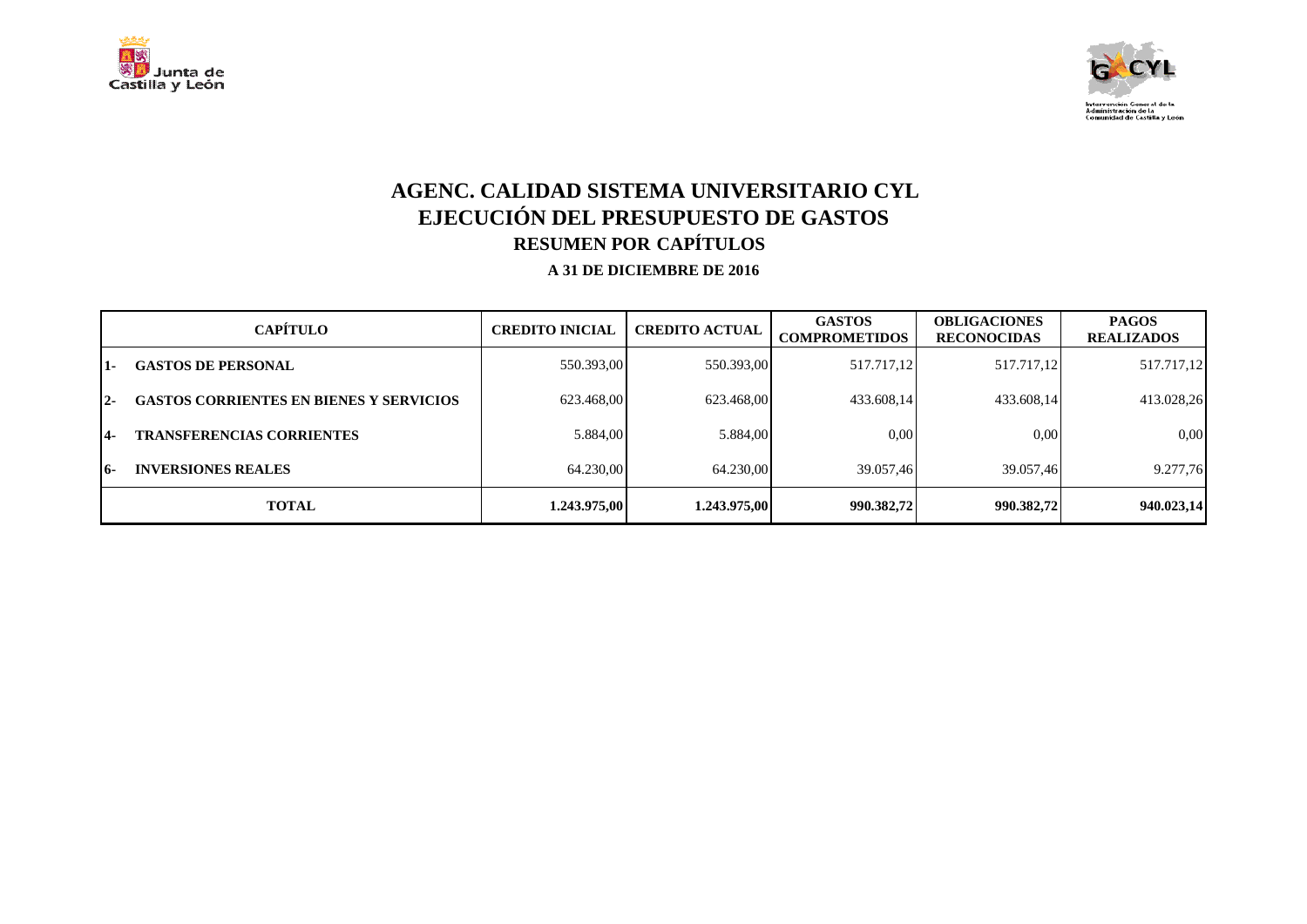



## **ADMINISTRACIÓN GENERAL EJECUCIÓN DEL PRESUPUESTO DE INGRESOS RESUMEN POR CAPÍTULOS**

|            | <b>CAPÍTULO</b>                                 | <b>PRESUPUESTO</b><br><b>INICIAL</b> | <b>MODIFICACIONES</b> | <b>PRESUPUESTO</b><br><b>DEFINITIVO</b> | <b>DERECHOS</b><br><b>LIQUIDADOS</b> | <b>INGRESOS</b><br><b>REALIZADOS</b> |
|------------|-------------------------------------------------|--------------------------------------|-----------------------|-----------------------------------------|--------------------------------------|--------------------------------------|
| 1-         | <b>IMPUESTOS DIRECTOS</b>                       | 2.002.715.290,00                     | 0,00                  | 2.002.715.290,00                        | 1.995.269.971,06                     | 1.978.115.701,23                     |
| $2 -$      | <b>IMPUESTOS INDIRECTOS</b>                     | 3.116.656.840,00                     | 0,00                  | 3.116.656.840,00                        | 3.047.782.769,98                     | 3.038.199.099,80                     |
| 13-        | <b>TASAS, PRECIOS PUBLICOS Y OTROS INGRESOS</b> | 170.357.891,00                       | 34.095,00             | 170.391.986,00                          | 143.479.767,95                       | 125.850.944,16                       |
| <b>14-</b> | <b>TRANSFERENCIAS CORRIENTES</b>                | 2.415.673.738,00                     | 49.539.365,35         | 2.465.213.103,35                        | 2.502.246.189,29                     | 2.478.677.210,51                     |
| I5-        | <b>INGRESOS PATRIMONIALES</b>                   | 21.467.577,00                        | 0,00                  | 21.467.577,00                           | 14.540.952,92                        | 13.880.726,47                        |
| 16-        | <b>ENAJENACION DE INVERSIONES REALES</b>        | 94.504.676,00                        | 0,00                  | 94.504.676,00                           | 23.074.631,22                        | 19.792.600,91                        |
| 17-        | <b>TRANSFERENCIAS CAPITAL</b>                   | 230.292.151,00                       | 47.251.682,01-        | 183.040.468.99                          | 139.891.039,53                       | 106.680.288,51                       |
| 18-        | <b>ACTIVOS FINANCIEROS</b>                      | 866.452,00                           | 231.245.386,03        | 232.111.838,03                          | 1.993.863,35                         | 1.993.863,35                         |
| 19-        | <b>PASIVOS FINANCIEROS</b>                      | 1.042.780.890,00                     | 0,00                  | 1.042.780.890,00                        | 1.242.360.000,00                     | 1.242.360.000,00                     |
|            | <b>TOTAL</b>                                    | 9.095.315.505,00                     | 233.567.164,37        | 9.328.882.669,37                        | 9.110.639.185,30                     | 9.005.550.434,94                     |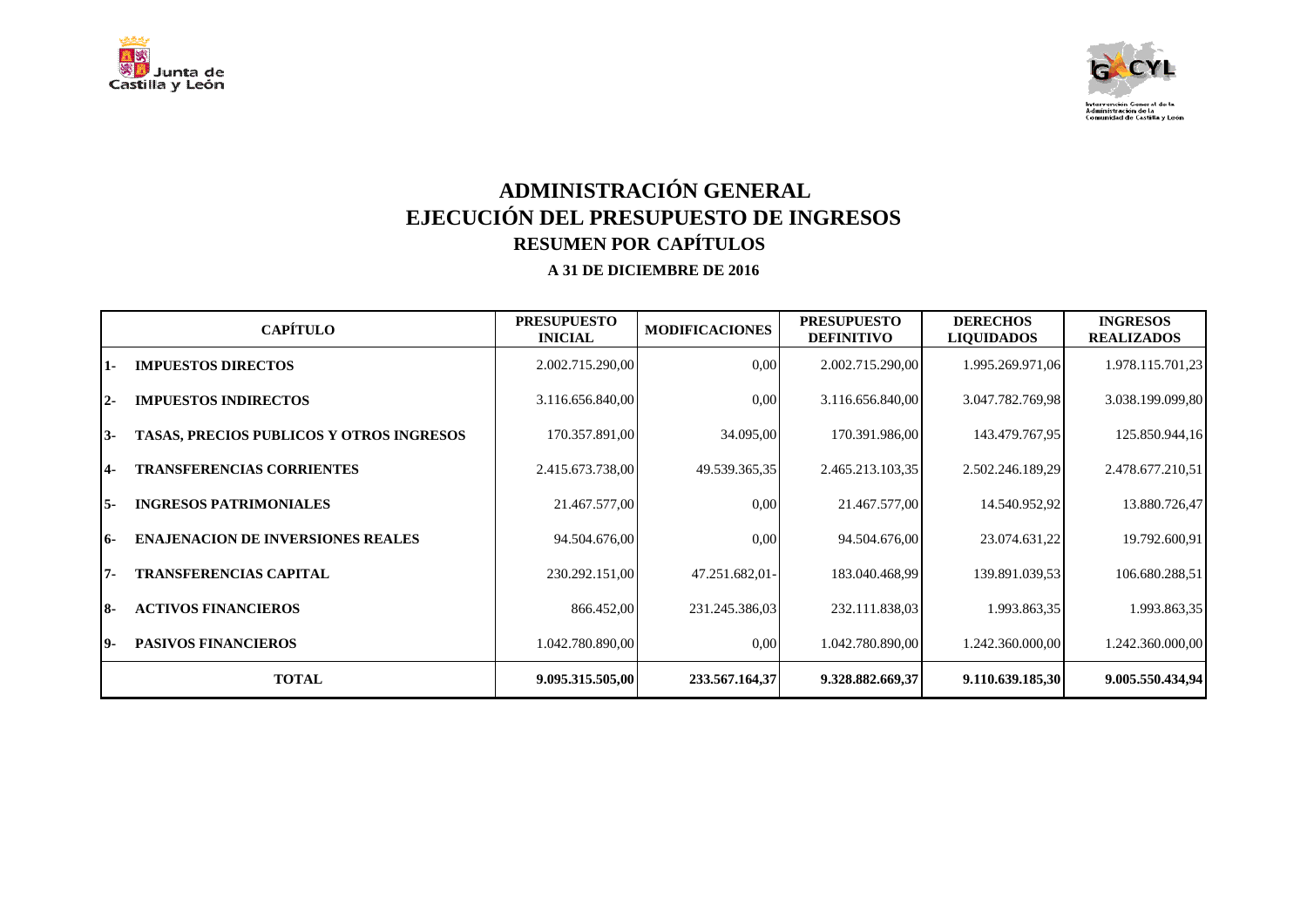



## **GERENCIA REGIONAL DE SALUD EJECUCIÓN DEL PRESUPUESTO DE INGRESOS RESUMEN POR CAPÍTULOS**

|      | <b>CAPÍTULO</b>                                 | <b>PRESUPUESTO</b><br><b>INICIAL</b> | <b>MODIFICACIONES</b> | <b>PRESUPUESTO</b><br><b>DEFINITIVO</b> | <b>DERECHOS</b><br><b>LIQUIDADOS</b> | <b>INGRESOS</b><br><b>REALIZADOS</b> |
|------|-------------------------------------------------|--------------------------------------|-----------------------|-----------------------------------------|--------------------------------------|--------------------------------------|
| 13-  | <b>TASAS, PRECIOS PUBLICOS Y OTROS INGRESOS</b> | 41.969.517.00                        | 243.478.84            | 42.212.995.84                           | 37.922.385,01                        | 35.272.806,07                        |
| $4-$ | <b>TRANSFERENCIAS CORRIENTES</b>                | 3.061.538.517,00                     | 133.096.410.00        | 3.194.634.927.00                        | 3.203.569.651.05                     | 3.102.868.312,35                     |
| I5-  | <b>INGRESOS PATRIMONIALES</b>                   | 1.180.000.00                         | 0.00                  | 1.180.000.00                            | 1.248.638.59                         | 998.620,17                           |
| 17-  | <b>TRANSFERENCIAS CAPITAL</b>                   | 104.748.124.00                       | 523.555.00-           | 104.224.569.00                          | 103.809.751.60                       | 95.824.556,81                        |
| 18-  | <b>ACTIVOS FINANCIEROS</b>                      | 936.314.00                           | 228.525.109,25        | 229.461.423.25                          | 468.571.16                           | 468.571,16                           |
|      | <b>TOTAL</b>                                    | 3.210.372.472,00                     | 361.341.443.09        | 3.571.713.915.09                        | 3.347.018.997.41                     | 3.235.432.866,56                     |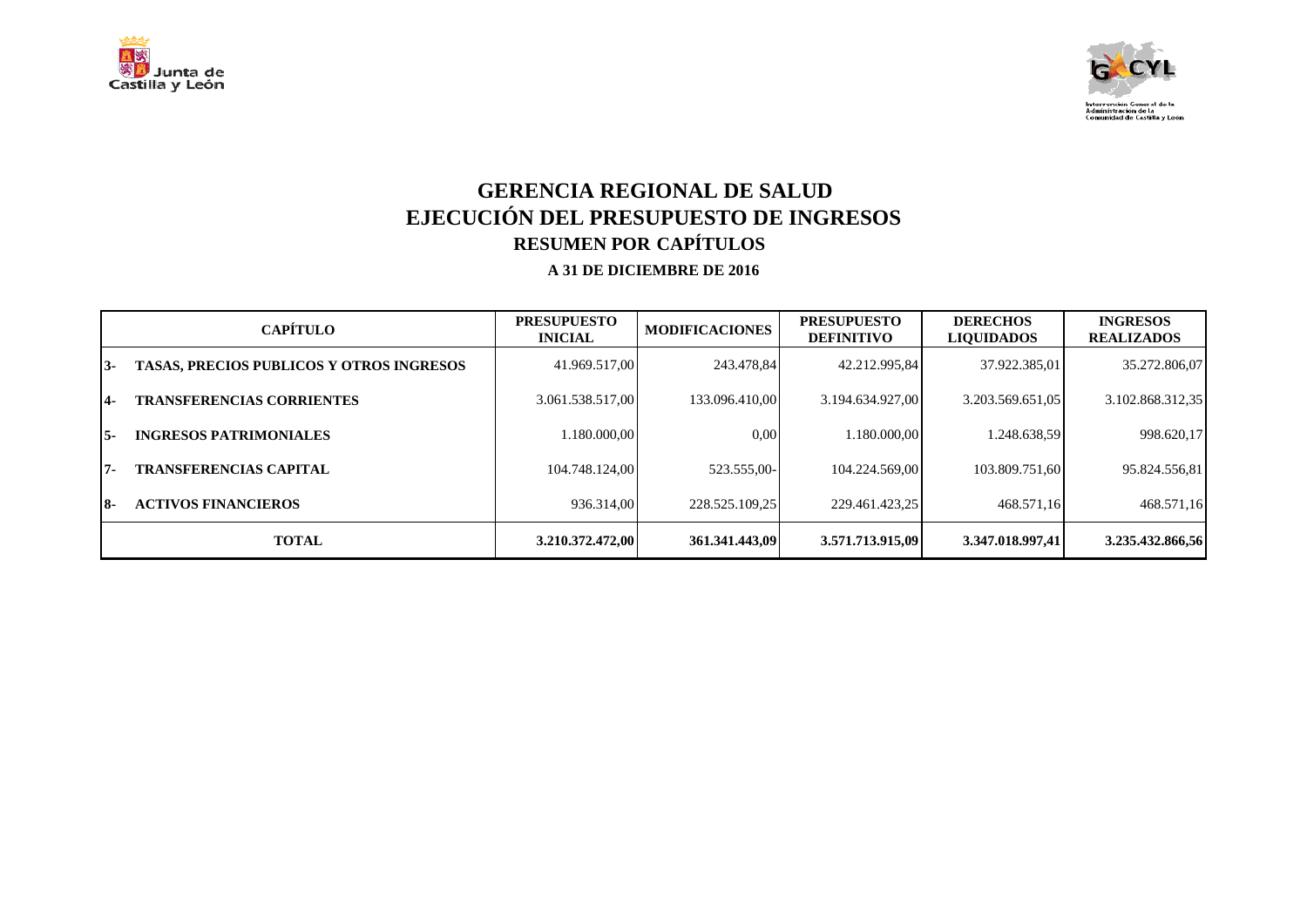



## **SERVICIO PÚBLICO DE EMPLEO EJECUCIÓN DEL PRESUPUESTO DE INGRESOS RESUMEN POR CAPÍTULOS**

|     | <b>CAPÍTULO</b>                                 | <b>PRESUPUESTO</b><br><b>INICIAL</b> | <b>MODIFICACIONES</b> | <b>PRESUPUESTO</b><br><b>DEFINITIVO</b> | <b>DERECHOS</b><br><b>LIQUIDADOS</b> | <b>INGRESOS</b><br><b>REALIZADOS</b> |
|-----|-------------------------------------------------|--------------------------------------|-----------------------|-----------------------------------------|--------------------------------------|--------------------------------------|
| 13- | <b>TASAS, PRECIOS PUBLICOS Y OTROS INGRESOS</b> | 721.500,00                           | 0.00                  | 721.500,00                              | 582.998,53                           | 384.967,61                           |
| 14- | <b>TRANSFERENCIAS CORRIENTES</b>                | 41.046.170.00                        | 365.770.00-           | 40.680.400,00                           | 40.350.596,31                        | 30.802.996,28                        |
| 15- | <b>INGRESOS PATRIMONIALES</b>                   | 50.000,00                            | 0.00                  | 50.000,00                               | 16.178.52                            | 16.178,52                            |
| 16- | <b>ENAJENACION DE INVERSIONES REALES</b>        | 4.600.000.00                         | 0.00                  | 4.600.000.00                            | 5.443.161,48                         | 4.145.221,89                         |
| 17- | <b>TRANSFERENCIAS CAPITAL</b>                   | 150.140.291.00                       | 9.295.720.85-         | 140.844.570.15                          | 105.318.225,75                       | 83.104.353,43                        |
| I8- | <b>ACTIVOS FINANCIEROS</b>                      | 46.000,00                            | $0.00\,$              | 46.000,00                               | 36.473.22                            | 36.473,22                            |
|     | <b>TOTAL</b>                                    | 196.603.961.00                       | 9.661.490.85-         | 186.942.470.15                          | 151.747.633.81                       | 118.490.190.95                       |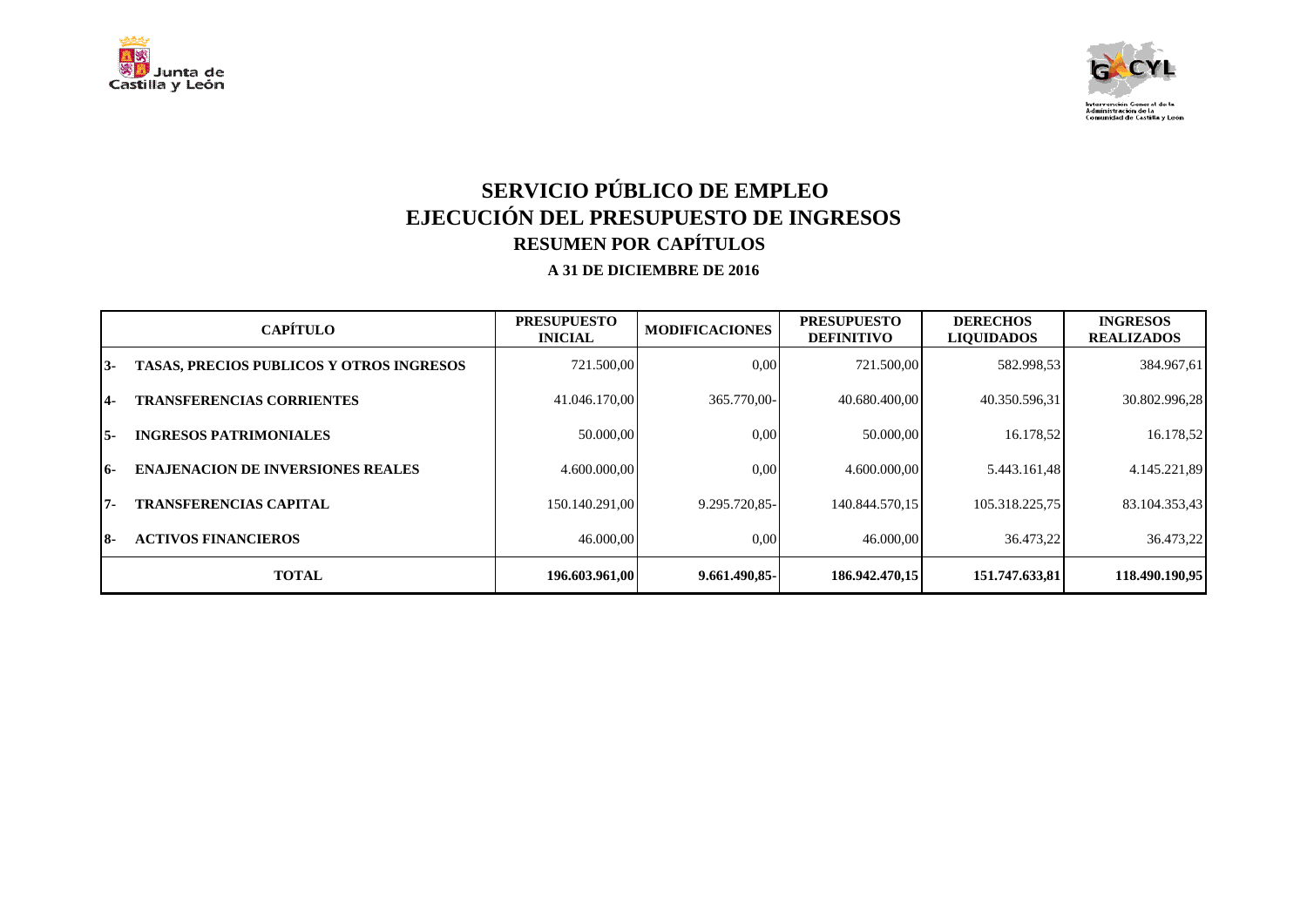



## **GERENCIA DE SERVICIOS SOCIALES EJECUCIÓN DEL PRESUPUESTO DE INGRESOS RESUMEN POR CAPÍTULOS**

|     | <b>CAPÍTULO</b>                                 | <b>PRESUPUESTO</b><br><b>INICIAL</b> | <b>MODIFICACIONES</b> | <b>PRESUPUESTO</b><br><b>DEFINITIVO</b> | <b>DERECHOS</b><br><b>LIQUIDADOS</b> | <b>INGRESOS</b><br><b>REALIZADOS</b> |
|-----|-------------------------------------------------|--------------------------------------|-----------------------|-----------------------------------------|--------------------------------------|--------------------------------------|
| 13- | <b>TASAS, PRECIOS PUBLICOS Y OTROS INGRESOS</b> | 78.241.000.00                        | 0.00                  | 78.241.000.00                           | 85.383.691,87                        | 85.304.404,80                        |
| 14- | <b>TRANSFERENCIAS CORRIENTES</b>                | 754.466.703.00                       | 8.359.549.20          | 762.826.252,20                          | 742.252.409.00                       | 729.109.664,01                       |
| I5- | <b>INGRESOS PATRIMONIALES</b>                   | 50.000,00                            | 0.00                  | 50.000,00                               | 14.256,89                            | 14.256,89                            |
| 16- | <b>ENAJENACION DE INVERSIONES REALES</b>        | 0.00                                 | 0.00                  | 0.00                                    | 51.192,92                            | 51.192,92                            |
| 17- | <b>TRANSFERENCIAS CAPITAL</b>                   | 19.012.626.00                        | 1.043.320.47-         | 17.969.305.53                           | 17.692.558,87                        | 13.850.100,83                        |
| 18- | <b>ACTIVOS FINANCIEROS</b>                      | 100.000.00                           | 6.361.746.89          | 6.461.746.89                            | 98.100.00                            | 46.437,50                            |
|     | <b>TOTAL</b>                                    | 851.870.329.00                       | 13.677.975.62         | 865.548.304.62                          | 845.492.209.55                       | 828.376.056.95                       |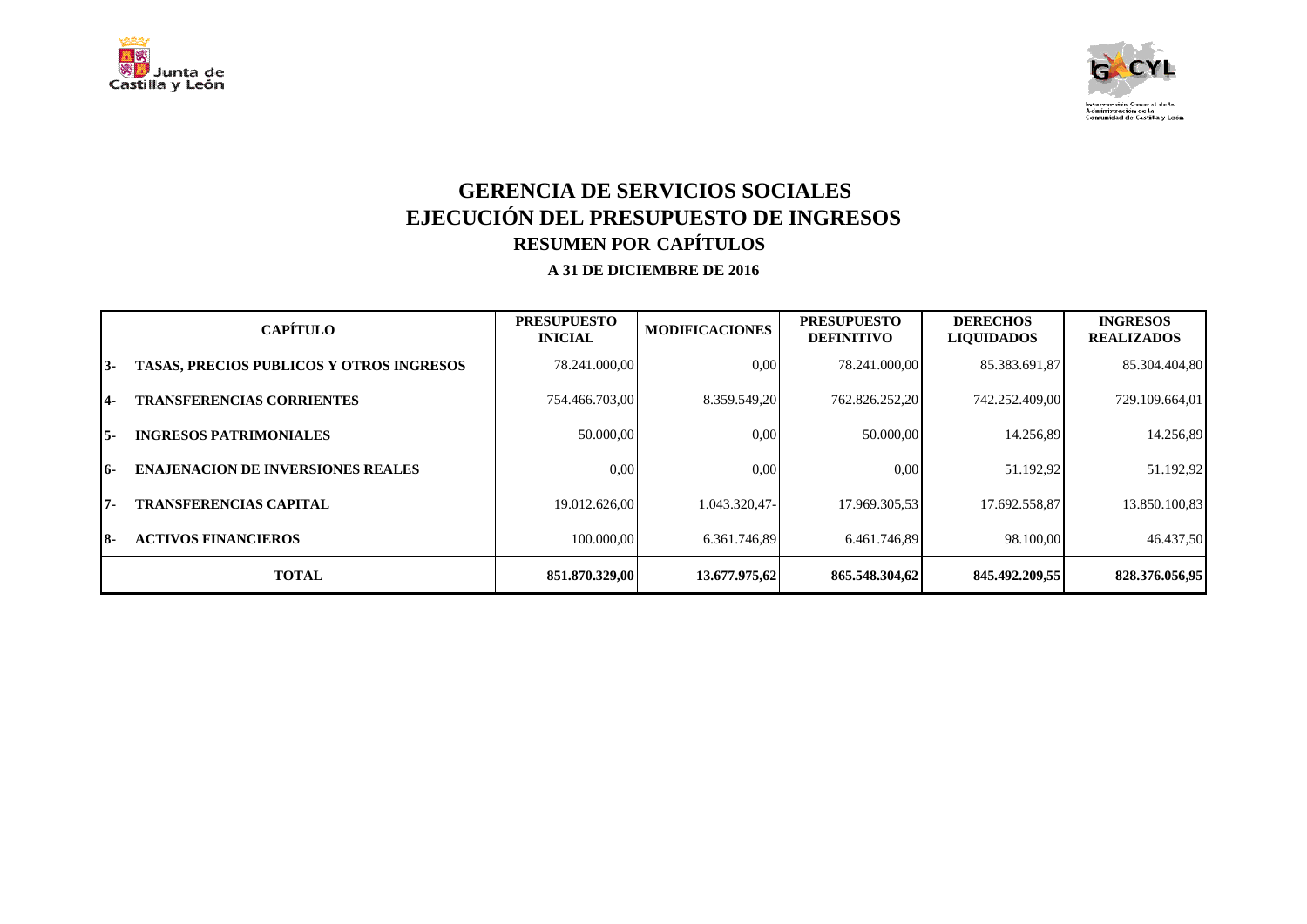



## **INSTITUTO TECNOLÓGICO AGRARIO EJECUCIÓN DEL PRESUPUESTO DE INGRESOS RESUMEN POR CAPÍTULOS**

|     | <b>CAPÍTULO</b>                                 | <b>PRESUPUESTO</b><br><b>INICIAL</b> | <b>MODIFICACIONES</b> | <b>PRESUPUESTO</b><br><b>DEFINITIVO</b> | <b>DERECHOS</b><br><b>LIQUIDADOS</b> | <b>INGRESOS</b><br><b>REALIZADOS</b> |
|-----|-------------------------------------------------|--------------------------------------|-----------------------|-----------------------------------------|--------------------------------------|--------------------------------------|
| 13- | <b>TASAS, PRECIOS PUBLICOS Y OTROS INGRESOS</b> | 1.860.000.00                         | 0,00                  | 1.860.000.00                            | 859.838.28                           | 659.881,01                           |
| 14- | <b>TRANSFERENCIAS CORRIENTES</b>                | 6.503.479.00                         | 80.925,00             | 6.584.404.00                            | 6.584.404,00                         | 6.503.479,00                         |
| 15- | <b>INGRESOS PATRIMONIALES</b>                   | 2.615.000.00                         | 0.00                  | 2.615.000.00                            | 2.939.846.23                         | 2.766.488,84                         |
| 16- | <b>ENAJENACION DE INVERSIONES REALES</b>        | 100.000.00                           | 0.00                  | 100.000.00                              | 4.121,72                             | 4.121,72                             |
| 17- | <b>TRANSFERENCIAS CAPITAL</b>                   | 36.540.870.00                        | 6.311.641.34-         | 30.229.228.66                           | 25.180.257,08                        | 12.494.161,33                        |
| 18- | <b>ACTIVOS FINANCIEROS</b>                      | 9.010.000.00                         | 0,00                  | 9.010.000.00                            | 6.956.493.15                         | 5.366.508,38                         |
|     | <b>TOTAL</b>                                    | 56.629.349.00                        | 6.230.716.34-         | 50.398.632,66                           | 42.524.960.46                        | 27.794.640.28                        |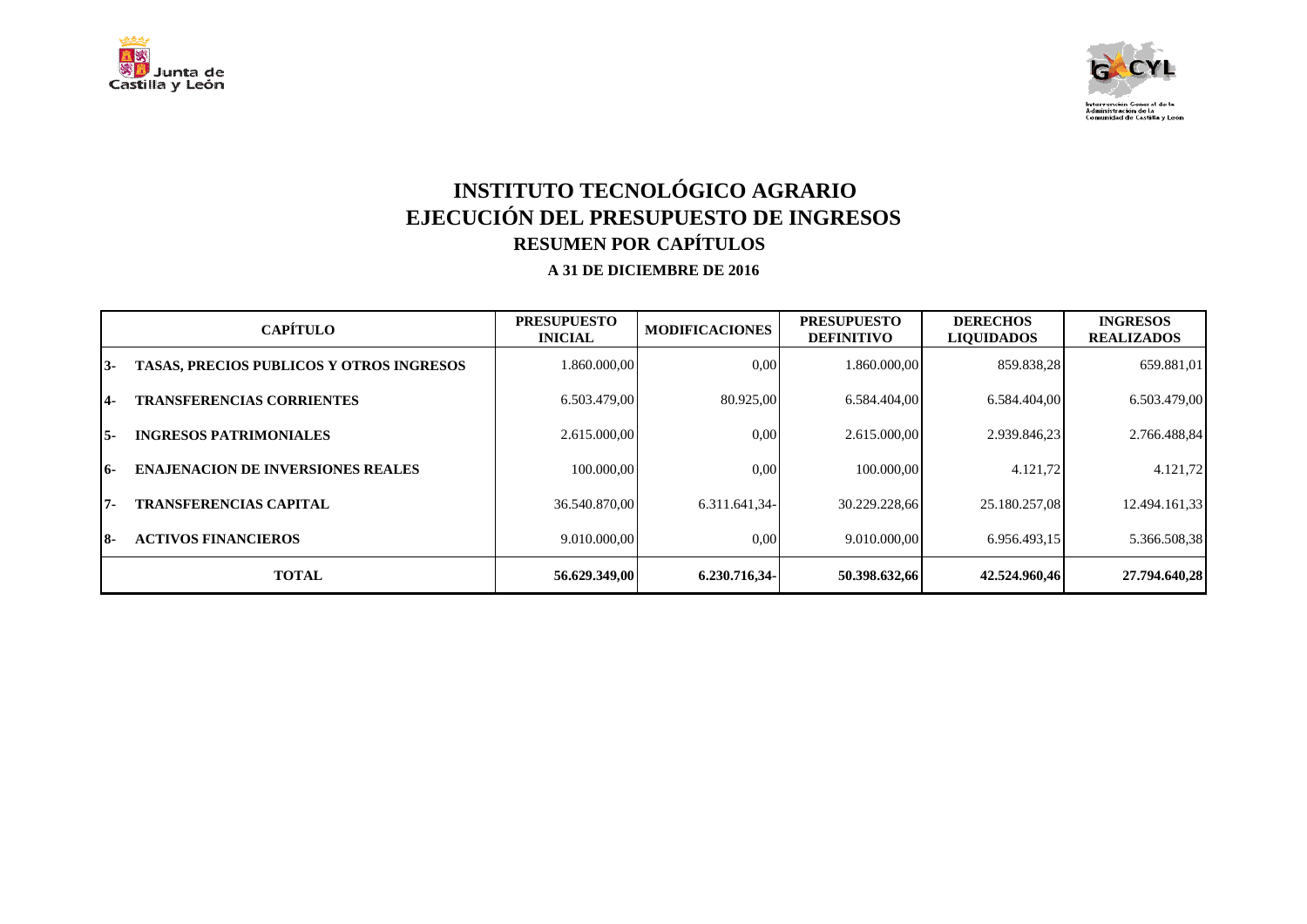



## **AGENC. INNOV. FINANC. E INTERN. EMP. CYL EJECUCIÓN DEL PRESUPUESTO DE INGRESOS RESUMEN POR CAPÍTULOS**

|     | <b>CAPÍTULO</b>                                 | <b>PRESUPUESTO</b><br><b>INICIAL</b> | <b>MODIFICACIONES</b> | <b>PRESUPUESTO</b><br><b>DEFINITIVO</b> | <b>DERECHOS</b><br><b>LIQUIDADOS</b> | <b>INGRESOS</b><br><b>REALIZADOS</b> |
|-----|-------------------------------------------------|--------------------------------------|-----------------------|-----------------------------------------|--------------------------------------|--------------------------------------|
| 13- | <b>TASAS, PRECIOS PUBLICOS Y OTROS INGRESOS</b> | 5.160.354,00                         | 0.00                  | 5.160.354,00                            | 5.144.221,29                         | 2.736.371,01                         |
| 14- | <b>TRANSFERENCIAS CORRIENTES</b>                | 6.952.329,00                         | 0.00                  | 6.952.329,00                            | 6.982.329,00                         | 3.506.164,50                         |
| I5- | <b>INGRESOS PATRIMONIALES</b>                   | 11.171.000,00                        | 0.00                  | 11.171.000,00                           | 9.920.115,58                         | 8.248.627,66                         |
| 16- | <b>ENAJENACION DE INVERSIONES REALES</b>        | 5.408.000,00                         | 0.00                  | 5.408.000.00                            | 7.757.346,86                         | 4.811.605,63                         |
| 17- | <b>TRANSFERENCIAS CAPITAL</b>                   | 112.708.039.00                       | 24.993.000.00-        | 87.715.039,00                           | 85.982.953,94                        | 36.238.134,09                        |
| 18- | <b>ACTIVOS FINANCIEROS</b>                      | 25.223.166.00                        | 0.00                  | 25.223.166.00                           | 32.427.660.12                        | 32.142.531,85                        |
| 19- | <b>PASIVOS FINANCIEROS</b>                      | 32.425.000.00                        | 0.00                  | 32.425.000.00                           | 0.00                                 | 0,00                                 |
|     | <b>TOTAL</b>                                    | 199.047.888.00                       | 24.993.000,00-        | 174.054.888,00                          | 148.214.626,79                       | 87.683.434,74                        |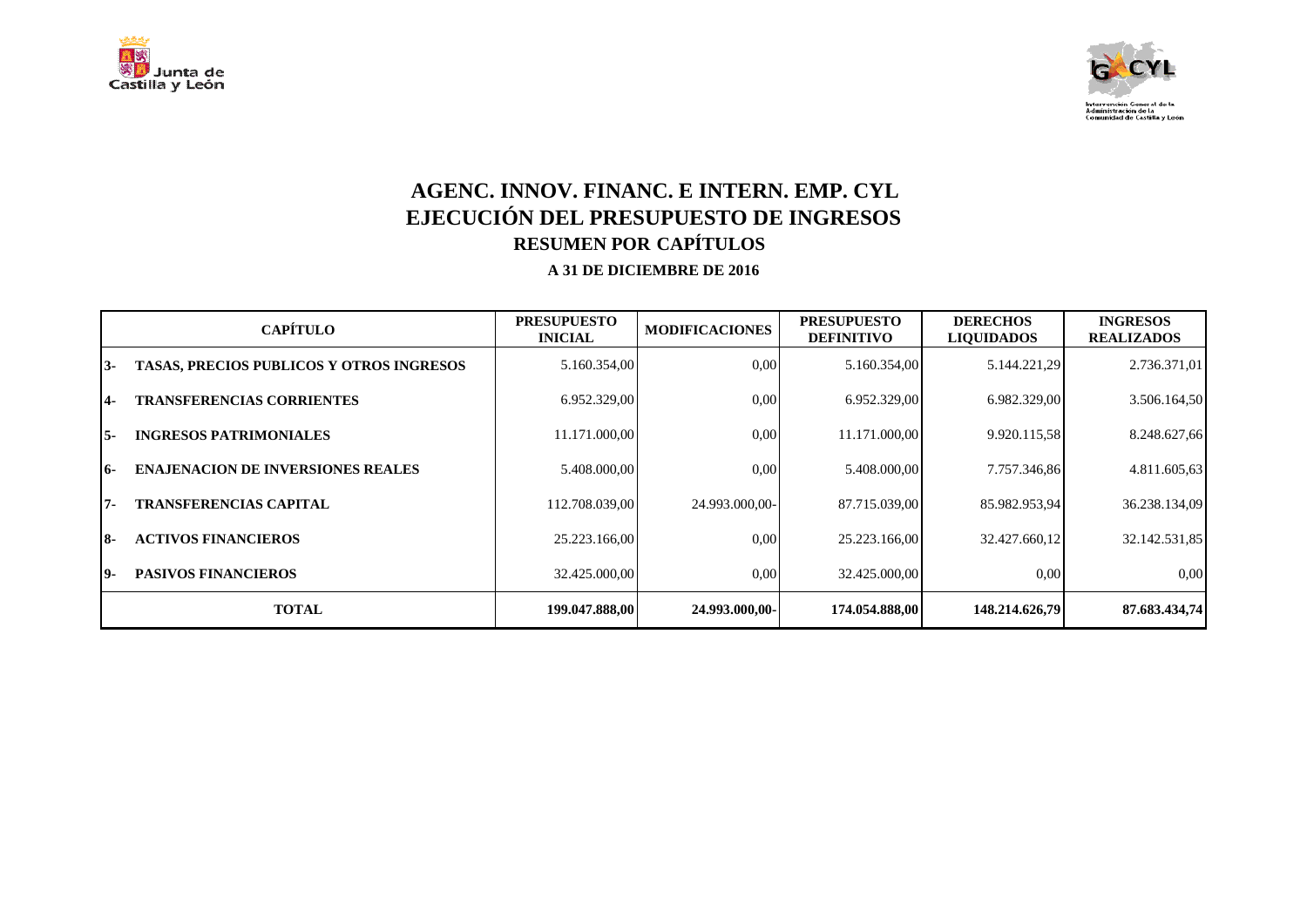



## **ENTE REGIONAL DE LA ENERGÍA EJECUCIÓN DEL PRESUPUESTO DE INGRESOS RESUMEN POR CAPÍTULOS**

|       | <b>CAPÍTULO</b>                                 | <b>PRESUPUESTO</b><br><b>INICIAL</b> | <b>MODIFICACIONES</b> | <b>PRESUPUESTO</b><br><b>DEFINITIVO</b> | <b>DERECHOS</b><br><b>LIQUIDADOS</b> | <b>INGRESOS</b><br><b>REALIZADOS</b> |
|-------|-------------------------------------------------|--------------------------------------|-----------------------|-----------------------------------------|--------------------------------------|--------------------------------------|
| $13-$ | <b>TASAS, PRECIOS PUBLICOS Y OTROS INGRESOS</b> | 234.000.00                           | 0.00                  | 234.000.00                              | 283.324,38                           | 34.432.24                            |
| 14-   | <b>TRANSFERENCIAS CORRIENTES</b>                | 1.151.657,00                         | 0.00                  | 1.151.657.00                            | 1.151.657,00                         | 863.742,69                           |
| 15-   | <b>INGRESOS PATRIMONIALES</b>                   | 292,000,00                           | 0.00                  | 292,000,00                              | 234.592.99                           | 104.522,92                           |
| 17-   | <b>TRANSFERENCIAS CAPITAL</b>                   | 1.612.346.00                         | 340.194.67-           | 1.272.151.33                            | 1.369.037.74                         | 1.044.426.68                         |
| 18-   | <b>ACTIVOS FINANCIEROS</b>                      | 88,000,00                            | 0,00                  | 88.000.00                               | 106.172.91                           | 43.207,27                            |
|       | <b>TOTAL</b>                                    | 3.378.003,00                         | 340.194,67-           | 3.037.808,33                            | 3.144.785,02                         | 2.090.331,80                         |